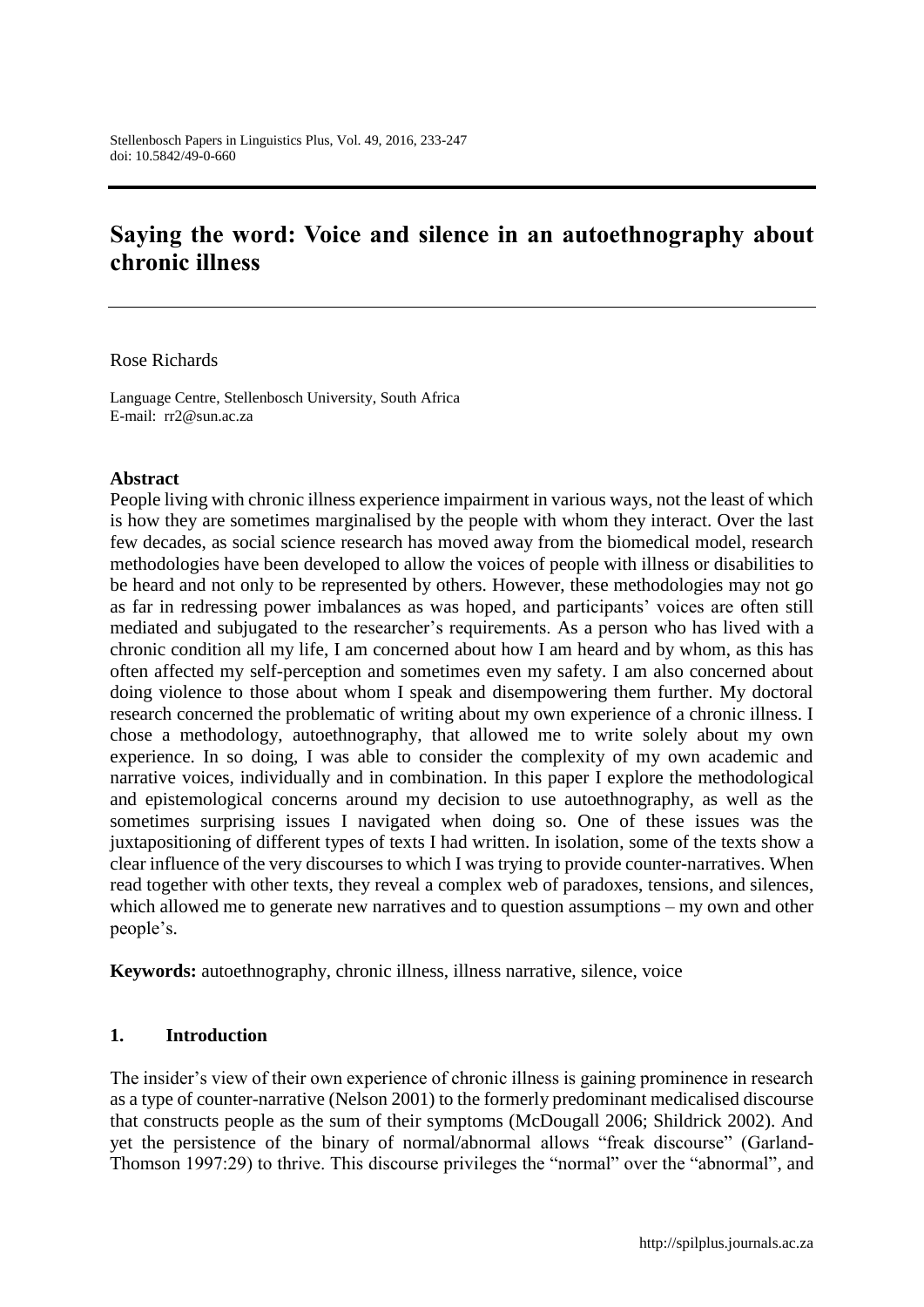it seeps into every part of society. Physical disability and illness "[are] complex and demand a personal – and not always comfortable – response. [They seem], often, to exist beyond a barrier of thinking and seeing that encloses disabled people in silence and obscurity" (McDougall, Swartz and Van der Merwe 2006:ix). Normative values are dominant. This means that if you do not conform to them you are silenced. Illness and disability are still constructed as "other", despite many advancements in our understanding of people's experience of these and the increasing numbers of people living with them (Frank 1995; K and Duncan 2006; Kleinman 1988; Marks 1999; McDougall 2006; Sontag 1978; Vehmas, Kristiansen and Shakespeare 2009).

I began my doctoral research as a way of speaking back to power. As a kidney transplant recipient, I often felt as if my story of my own experience was not valued by normative others such as insurance salespeople, medical people, and people who had always been healthy. I wanted to be heard and valued. I wanted justice for what I believed I had been denied by being othered. This othering left me feeling silenced and voiceless and the injustice I felt was hermeneutic injustice (Fricker 2006). I saw that a way of redressing this was to make my voice heard where it counted – in a research context, where I could show that I was an expert too. No longer, I believed as I started my doctoral research, would others "re-interpret" my past and "prescript" my future (Couser 1997:10).

With this in mind, I studied my own experience creating narratives about kidney disease. Because my research was autoethnographic, I also used my narratives to explore and learn about my own preconceptions, and to change and develop my personal and academic perspectives. Autoethnography concerns itself with individual experience. It engages the reader emotionally so that s/he can to an extent identify with what the writer experienced (Muncey 2010). This is achieved through combining academic writing with personal writing – either autobiographical accounts (such as Ellis (1995) or Sparkes (1996)); or aesthetically evocative writing, such as poems or stories (Tillman-Healy (1992) and Wyatt (2008)). Both types of writing, academic and personal, offer epistemological insights and access to experience. In my autoethnography I made sure to privilege both types as equally as possible, so that I did not end up treating my personal narrative as data. The combined effect of these different types of texts creates a new type of understanding, and is useful for capturing the often elusive complexities of identity work.

Telling my story allowed me to create a counter-narrative that went beyond speaking back to power. I discovered the concept of hermeneutic justice (Fricker 2006) after submitting my dissertation. I realised that my autoethnographic journey to achieve this sort of justice had been one towards what Magrini (2015) describes as a more moderate and democratic form of hermeneutics than I had originally envisaged.

In this article I use hermeneutic justice as a way of understanding how my narratives evolved in the chapters of my dissertation concerning childhood kidney disease, dialysis, and life after transplant. Originally my intention had been to correct the hermeneutic injustice I felt had been done to me by others. However, in this article I show how I became aware of committing hermeneutic injustice against myself through the "tyranny of hidden prejudices" (Gadamer in Magrini 2015:2), and I discuss how I dealt with my own prejudices.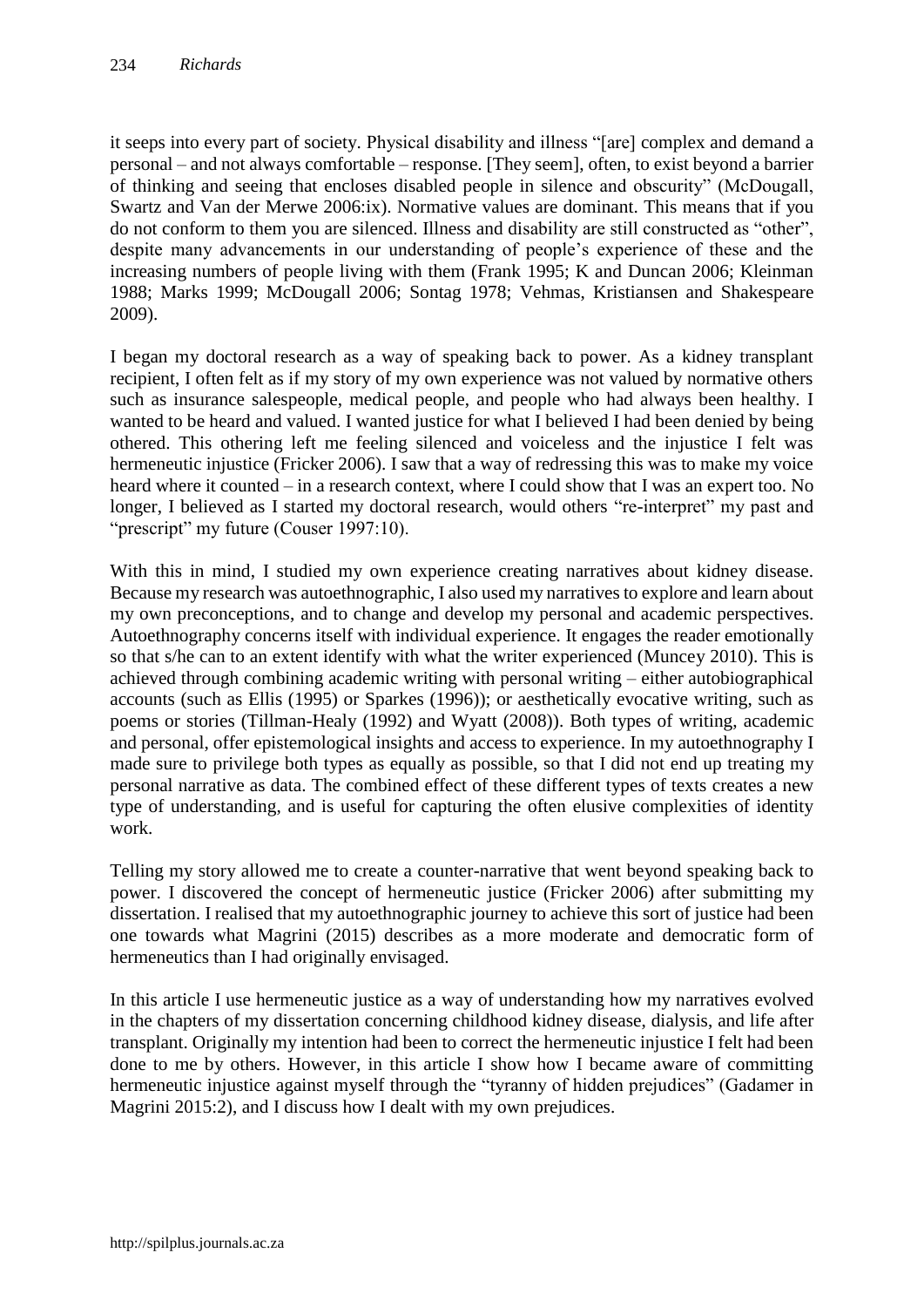#### **2. Voice, hermeneutic justice, and autoethnography**

Although I did not yet know the name for it when I commenced my research, my motivation was to find hermeneutic justice (Fricker 2006). Or, as a South African autoethnographer puts it, my aim was to address the question of "What is knowledge and whose knowledge counts?" (Harrison 2009:253). When people try to share lived experiences of medical conditions, they struggle to achieve a sense of hermeneutic justice for various reasons (Fricker 2006; Richards 2008; Weingarten 2001). One is that certain discourses tend to be more valued and privileged. Another is that certain types of research are more widely used and are therefore better understood. When someone wants to share an experience they can be impeded in various ways. They may be unable to say what they want to say because they may not be able to articulate the experience. They may narrate their experience in a way that others may not understand. In addition, what they talk about may be taboo and may therefore be silenced; or they may struggle to find an audience at all. Consequently, the person's voice is lost, unheard, or forgotten. This is known as "voicelessness" (Anthonissen 2009). What results is hermeneutic injustice.

In the latter half of the twentieth century, qualitative researchers began to focus on issues of power and justice. Denzin (2013) describes this period as one during which feminist and communitarian criteria and other ways of challenging the status quo came to the fore. Researchers were considering how they influenced their own research and how it influenced and altered them. This is particularly significant when working with the narratives of others, as one tends to use snippets of narrative to support or illustrate one's points. This can sometimes result in bias, in narratives being subjected to one's own purposes, or in the narrators being silenced. When working with vulnerable groups, one has a responsibility towards them, and one may be able to act as a channel to allow them to be heard in other forums to which they may not always have access (Denzin 2009).

Postcolonial writers such as Pratt (2002) and Lionnet (1989) enjoy autoethnography's way of making a space in which "the centre's self-endowed interpretive monopoly" is challenged by "asserting difference against false claims of sameness" of the "other" (Pratt 2002:34). This allows othered identities to exist and be seen not as derivatives of the dominant culture, but in their own right. In an earlier work, Pratt (1992) describes this as challenging dominant ideologies. For her, autoethnographic texts are heterogeneous and dialectical because they provide different points of entry into themselves for different categories of readers. This allows a space for those not in power to speak back to authority and to elude essentialising categories that may be imposed on them. This is a fertile space for ongoing exploration of meaning.

Evocative autoethnographers (Ellis and Bochner 2000; Ellis, Adams and Bochner 2011; Goodall 2008; Harrison 2009; Poulos 2006; Sparkes 1996) work with autoethnography's potential for helping people – including researchers – to understand their experiences better. They combine evocative writing styles with personal and academic styles for aesthetic and emotional effect. This has many applications; for instance, sharing those experiences with others in similar or different situations to foster dialogue. Writing evocatively can allow one to create a richer narrative that better shows the complexity, ambiguity, and nuances of lived experience. This has proven especially productive for research in education and the experience of medical conditions; where many people's stories may have a ghostly existence outside of the dominant discourses, unspoken and unheard. My research was evocative autoethnography.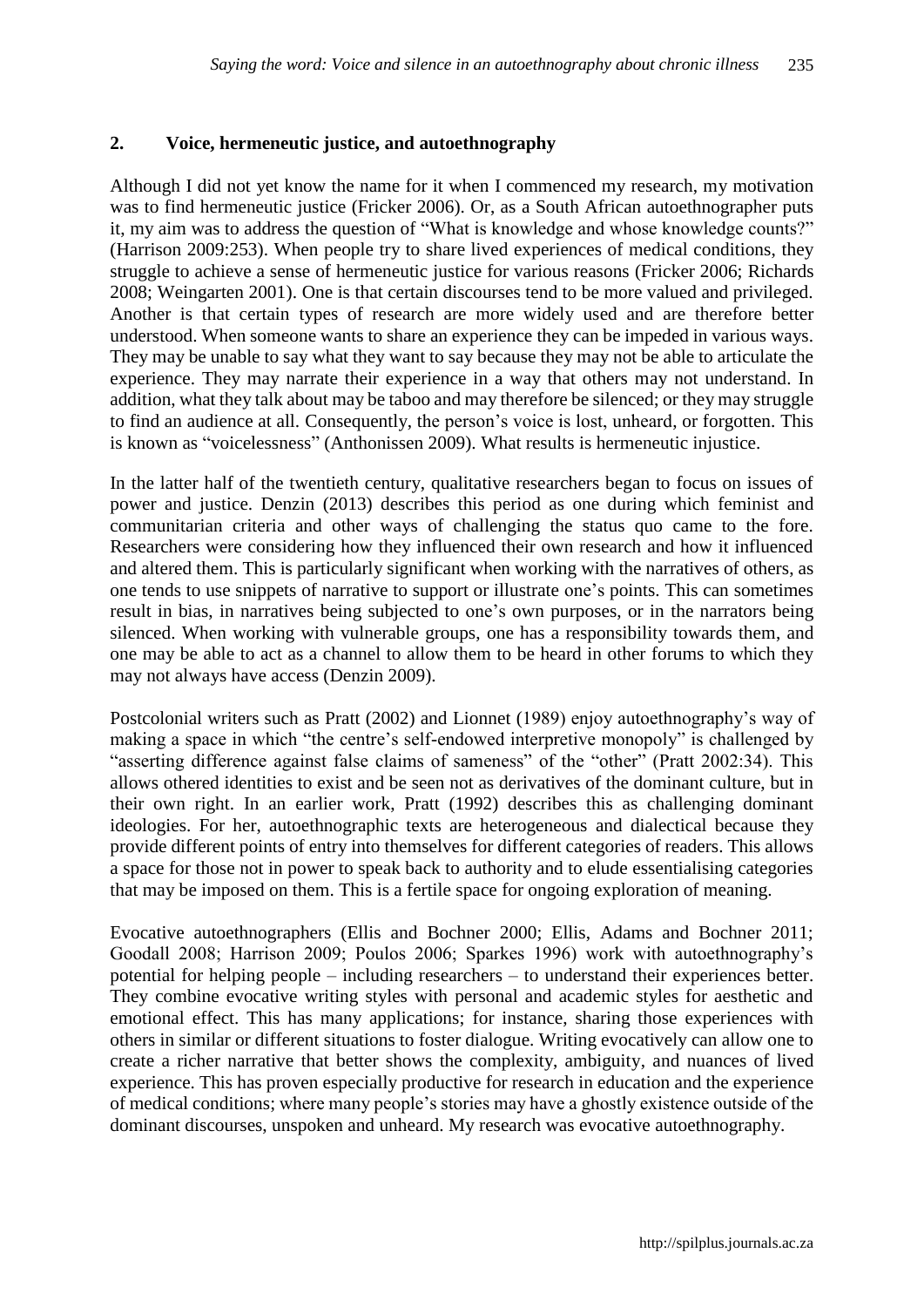Hermeneutic injustice was the reason I started my autoethnographic research, after being denied health insurance by the bank that housed my mortgage (Richards 2012). I believed that I was denied insurance because I was a transplant recipient and was viewed as high risk. This experience forced me to confront the difference between how I perceived myself (healthy, a good candidate, and normal) and how some others perceived me (ill, a poor candidate, and abnormal). This in turn resonated through events in my life where I came to see that I was not seen at all, but instead consigned to a category of "other"; always doomed to be voiceless and spoken about. So I decided to tell my story. To give it an additional dimension, I decided to create a field of expertise for myself by using autoethnography as a formal research methodology, and to conduct my doctoral research into my own experiences of living with kidney disease.

I thought I knew my story and that it would be easy to assert my voice. I was mistaken. As often happens in autoethnography, the reflexive process changes the researcher and her perceptions. I thus documented this process of becoming as part of my research. Autoethnography challenged me to reconsider my epistemological positioning and to come to accept some very difficult things. It also made me re-evaluate my perceptions of normalcy, essentialising categories, and the meanings of my experiences. In so doing, I discovered my voice and myself. In the following sections I discuss some of what I found.

## **3. Making peace with the unspeakable**

I grew up in the 1970s and 1980s, when medical treatment for children living with the consequences of my condition (haemolytic uremic syndrome) was not well developed. We had to rely on therapies designed for adults. For instance, I can recall throughout childhood having to cut up my blood pressure medication with a knife, because the pills were adult doses and child doses did not exist. Although I did not discuss this in my dissertation, I find myself wondering whether this type of ongoing experience does not affect one's voice in some way. Kidney disease is more common in adults than in children, and this was reflected in the therapies available when I was a child. In hindsight, I feel as if this aspect of my life was silencing for me.

I was very much involved in and responsible for my own medical management from the age of nine. At this point, my mother – my primary caregiver – became seriously ill, and I lived with my grandparents for almost a year. Before then, my mother had always tried to empower me by involving me in discussions about my health and teaching me to be aware of what the renal diet involved, what the blood tests were for, and the importance of remembering to take my medication. She also taught me to speak up about my medical concerns in a very specific way, because she was a nurse. In other words, she inducted me into medical discourse. However, medical discourse does not capture personal experience.

Every day I took a pill that I had cut by hand into quarters as well as I could. After we had brought my prescription home from the hospital, the cutting of all the hard tablets took me at least half an hour. These are very tangible reminders for me of a story that I could not articulate. Decades later I can still remember the unyielding surface of the orange-coated tablets and the grinding crunch as the kitchen knife broke through them onto the wooden cutting board. I remember the frustration of pills crumbling or coming out crooked. I had to throw those away because the doses would be wrong. I had to concentrate; I could not talk while doing this. And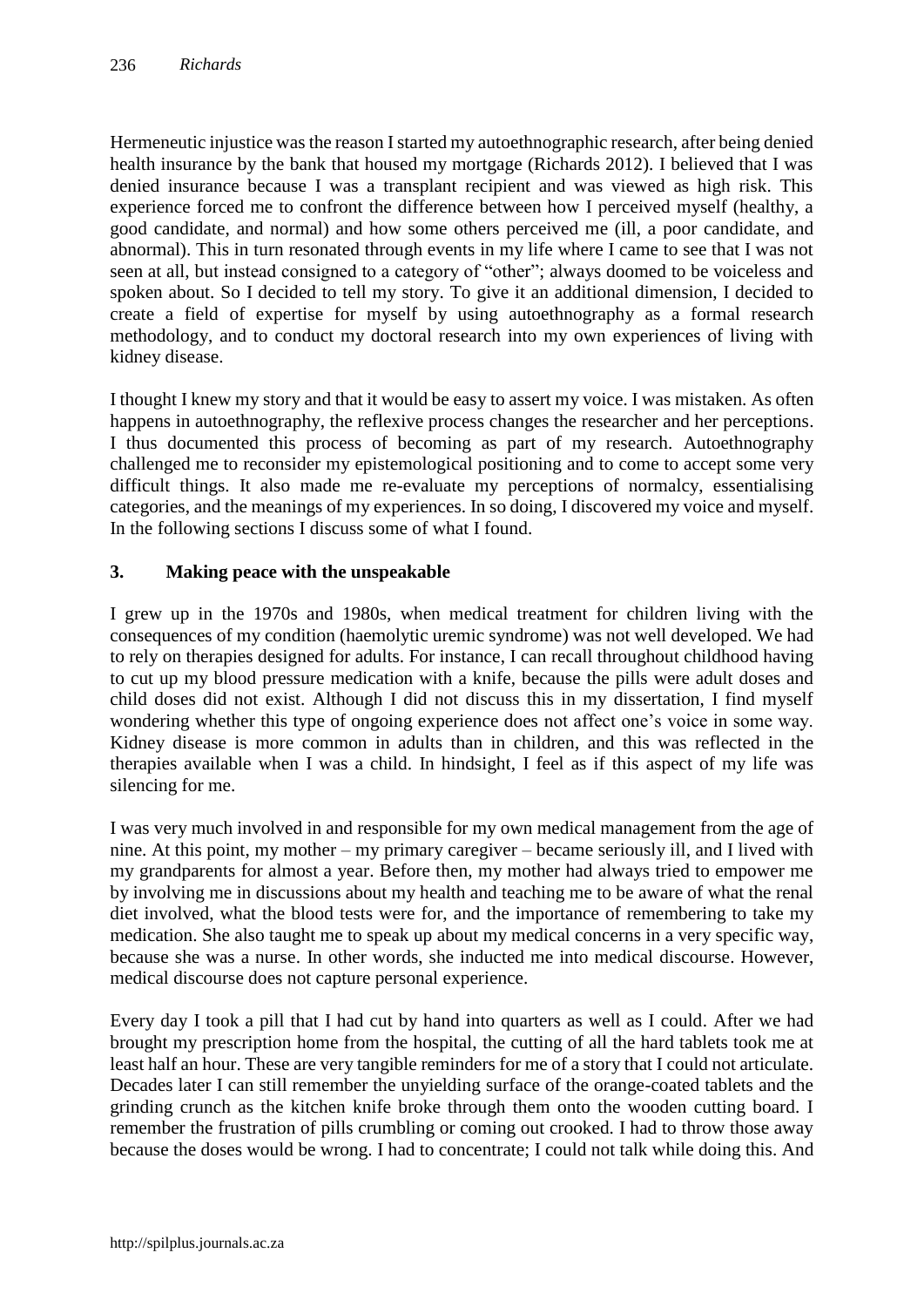afterwards, I had to count the pieces to make sure I had one for every day. I did not know any other children who did this.

I think much of childhood is unarticulated. An adult looking back perceives the significance of events differently to a child looking forward. At the time I found the pill-cutting boring but necessary, like combing out my long, knotty hair or doing sit-ups in gym warm-up class. At first I did it because the grown-ups wanted me to, but then I did it because I understood it was important for my health. I never spoke of it beyond expressing irritation at the repetitive nature of it or frustration about cutting pills crookedly. The narrative I relate here is an adult one. My use of different ways to write about my experiences and needing to reflect on their intellectual and emotional impact over forty years showed me how my narratives had changed. As an ill child I had to survive; as a healthy adult I have the luxury of being able to philosophise. With these changes came epistemological access of different sorts: as an adult with the luxury of being able to put my energy into reflection, I also can compare my childhood experiences with subsequent experiences, or experiences about which I have learned. This type of knowledge is not static, but develops and adapts (Magrini 2015:10). I dramatised my awareness of the incompleteness of narrative by deliberately leaving the narrative unfinished and by drawing the reader's attention to this.

Reflecting as an adult about my childhood experiences has been a sobering experience. When I wrote the dissertation chapter on my childhood illness narrative I started out expecting to find artefacts to write about, as Muncey (2005) had done when writing about her experience of being a nurse and a single mother. She had used artefacts such as photographs, a childhood book, and her nursing epaulettes around which to construct and discover her counter-narrative (Nelson 2001) to the one she had been told all her life.

I had expected to find several artefacts that would represent that period of my life. I have kept a number of childhood artefacts, including books, photographs, school reports, stories and poems, and school exercise books; but nothing I found in them was symbolic to me of my experience of growing up with kidney disease. In fact, nothing in them indicated in any way that I had a serious medical condition, other than two sentences in my 1979 composition book:

My best food is smoked salmon, jam-tart and pepper mint [*sic*] creams and roast lamb. But I have got a high blood cholestrol [*sic*] and can only eat special diary [*sic*] products and cut the fat off my meat.

#### Richards (2012:97)

What was the effect of all those untold stories? As my doctoral research progressed, I came to see that it was not only the narratives of other people that I needed to deconstruct, but also my own. However, this fragment is a curiously taciturn piece of writing when one remembers that I was a self-managing child patient. Paradoxically, the story is in the silence. It is likely that I selected what to tell people. After all, stories do not only depend on the teller, but also on the audience. When one tells a story about illness, one tends to consider what one thinks one's audience wants to hear for a variety of social and cultural reasons (Frank 1995; Weingarten 2001). Moreover, one learns how to tell stories from the stories one hears. Not many stories of the childhood experience of kidney disease are available (Darbyshire, Oster and Henning 2006; Nicholas, Picone and Selkirk 2011; Richards 2008), so I had little to use for my own story growing up.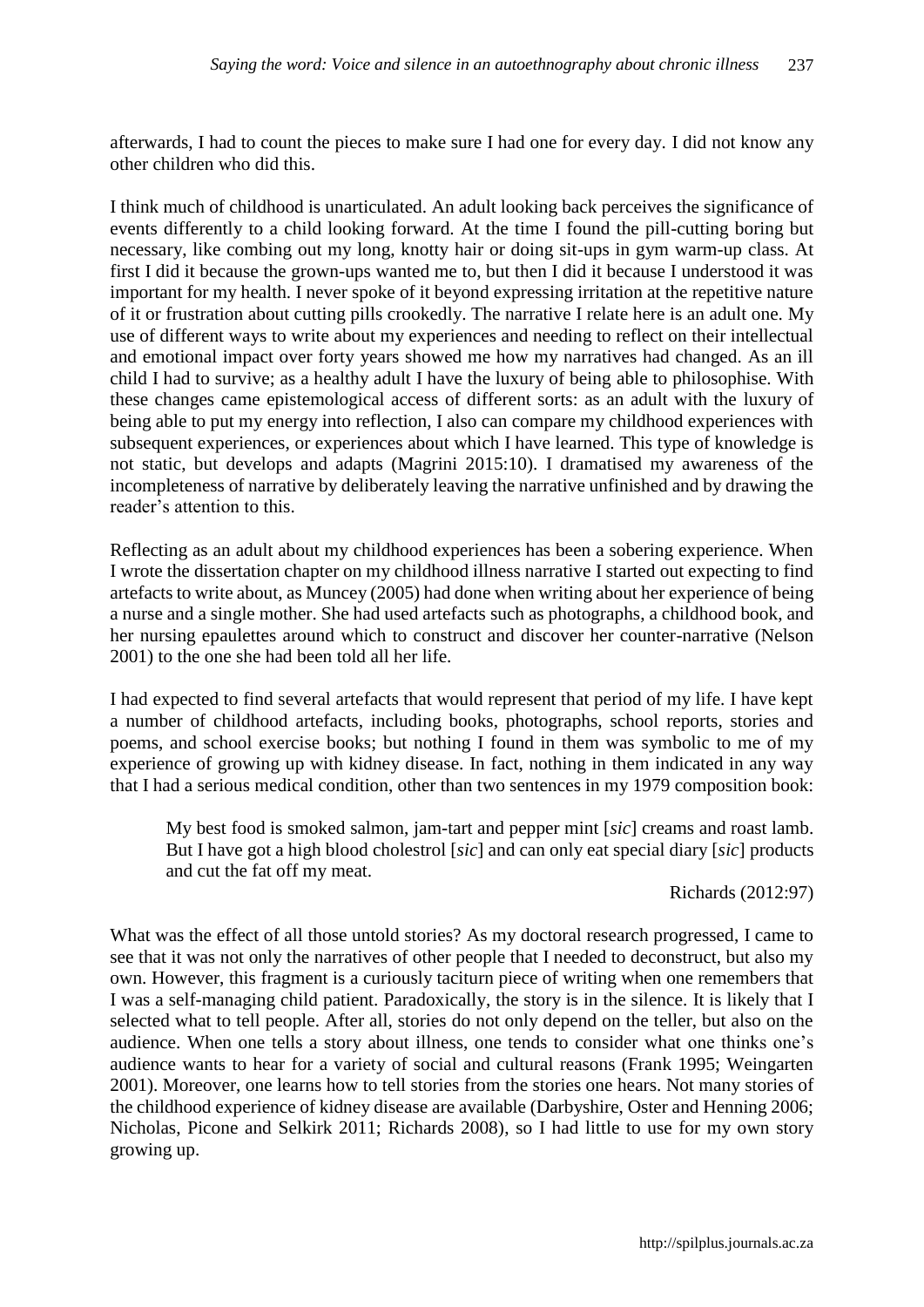So why did I silence my own illness narrative, growing up? Possibly it was fear, because I was afraid of my condition worsening. I was old enough to understand that there was no cure. I have been aware for most of my life that there are topics one does not discuss easily with others. Amongst them are physical difference and physical frailty. Perhaps I did not want to alarm and depress my family any further. Alternatively, it may have been nothing more complex than the fact that I had no other frame of reference. I could not remember life without medical diets, pills, and blood tests. I did not especially enjoy these experiences, and therefore may have wanted to focus on other things in my writing. It could have been a combination of these factors. Whatever it was, I think it would be misleading to assume that even though I was a child I was simply the victim. I was an independent child and keen to manage situations I found unsatisfactory. I see now in writing this article that possibly my silence was a type of counternarrative and an attempt at managing circumstances that were largely beyond my control.

Fortunately, while writing my dissertation chapter about my childhood experiences, I remembered a fragment of a poem one of my fellow paediatric patients wrote. My specialist had it up on the wall of his consulting room along with photographs of his patients, some of them having birthday parties or celebrating their transplants. As a child, I just thought he was a friendly chap who liked us and wanted to remember us when we were not with him. As an adult, I see the poignancy of him being surrounded by his little patients' milestones, when so many of them would not survive to adulthood. Every birthday was a victory. Every transplant was a chance at having a future. I used that memory of another child's counter-narrative to reconstruct a partial narrative of childhood renal disease that helped me understand better what happened to me. I did not, however, explore the paradoxical nature of my silence. Although it rendered me vulnerable, it was also empowering.

My fellow patient wrote a poem about his experiences of being in the paediatric transplant ward:

Buckets full of urine Syringes full of blood. If a little extra Feed the geraniums in the mud.

Richards (2012:108)

Despite (or, paradoxically, because of) my own reticence, his poem stuck in my mind all these years because I saw it on the wall each time I went to the clinic, and because it rather daringly (and pleasingly, for a child) concerned urine and blood samples. So I chose that fragment as my second artefact. I wrote about my lack of artefacts and my silence, and about the challenges of piecing together a fragmented and fragmentary narrative. My principle challenge was trying to recreate the world of a child. I was forced to conclude that I could not really do this, and that although the narrative is set in the past, it exists in the present. I deliberately left it fragmented to represent my memory of the experiences. One piece I did not include was this: When I was a teenager, I drew my doctor a picture of a vampire. He looked sad when he saw it and did not put it up on his wall. He may have been silencing my story, but he understood its meaning.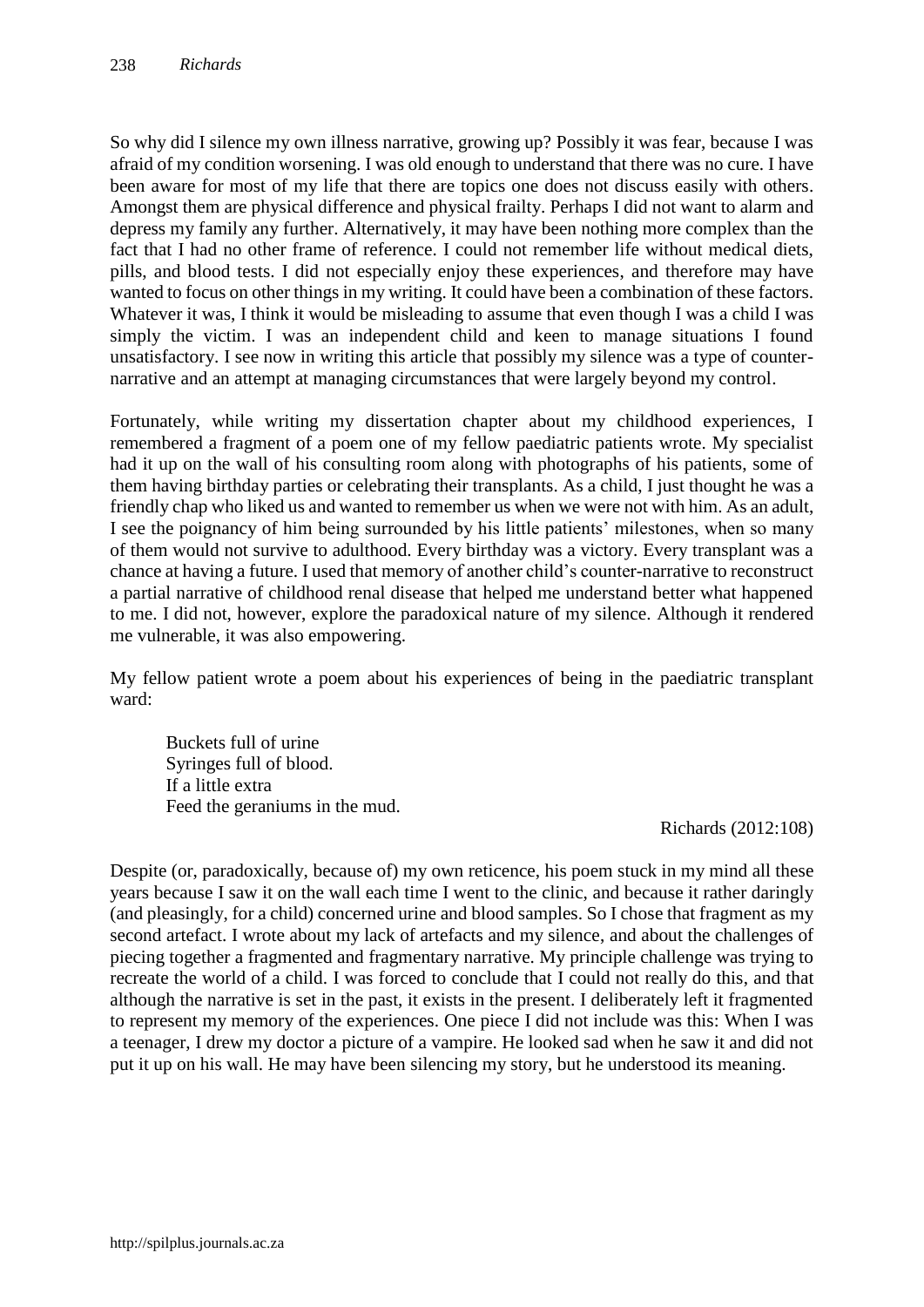#### **4. Finding my voice and losing my story**

I went onto peritoneal dialysis at 21, after years of declining health. I was relieved and delighted, because I had waited so long to be put on dialysis and had become frail by the time I finally got my catheter. Dialysis made an enormous and almost immediate positive difference to my health. For this reason, the dissertation chapter on dialysis had at first seemed the easiest to write. The period I wrote about in this chapter was the shortest (approximately a year), and I had very definite views regarding how beneficial dialysis had been to me. I noticed at this stage in my writing process that my narrative of dialysis differed greatly from other dialysis narratives I had read, which were predominantly negative (Cojocaru 2007; Faber, De Castell and Bryson 2003; Fox and Swazey 1992; Russ, Shim and Kaufman 2005).

Qualitative dialysis research often involves conducting interviews with dialysis patients and their medical care providers. In these cases, to ensure that the experience and narrative of the person with the medical condition and/or their care provider is represented and that their voices are heard, interviews with different population groups are compared (Fox and Swazey 1992; Russ et al. 2005; White and Grenyer 1999). However, this way of interviewing remains a contested type of research (Allen and Hutchinson 2009; Fontana and Frey 2005). To what extent can one mediate the voice of another, or use snippets of a narrative to make one's own points?

Initially, my contention was that these representations of voice and narrative were too mediated; and that the researchers had not been able to spend sufficient time with any of their interviewees (or, in some cases, co-researchers (see Schipper et al. 2010)) to get at what the interviewees' or co-researchers' stories really were. I judged narratives that seemed overwhelmingly negative towards dialysis (e.g. Fox and Swazey 1992) – a therapy that I considered to be my life-saver – to be simplistic because they were mediated. Determined to prove the dissonant voices wrong, I decided to write my own personal dialysis narrative before attempting anything more theoretical.

After writing my personal dialysis narrative, I wrote up an academic discussion of what my dialysis narrative showed. Because I was confident about my own familiarity with my narrative, I at first wrote up the discussion without referring back to the narrative. However, when I returned to the narrative to find quotes to support my argument, I made a disquieting discovery. My discussion, the linear, logic-driven consideration of the virtues of dialysis, differed vastly in content and tone from my emotional and fragmented personal narrative. The initial academic part showed my experience of dialysis as life-affirming, describing my dialysis line as an "umbilical cord" (Richards 2012:141); while the personal part used metaphors of fear and death (Death becomes "a cowboy" hunting down "an Indian" (me) (Richards 2012:129), and there is a "cold current" of unspoken fear in the dialysis unit (Richards 2012:135)). Although contradictory, both narratives were accurate. I came to see that understanding experience consists in part of juxtaposing conflicting narratives and seeing what their combined effect is. Do they cancel each other out? Is one dominant? Does the author value one type more? Do they tell a different tale when read together?

While the two types of text told conflicting stories, as a whole my personal narrative showed ambivalence to and conflict about dialysis. Its imagery reeked of fear of death and longing for safety. It was also filled with strange silences. While one cannot discuss every aspect of one's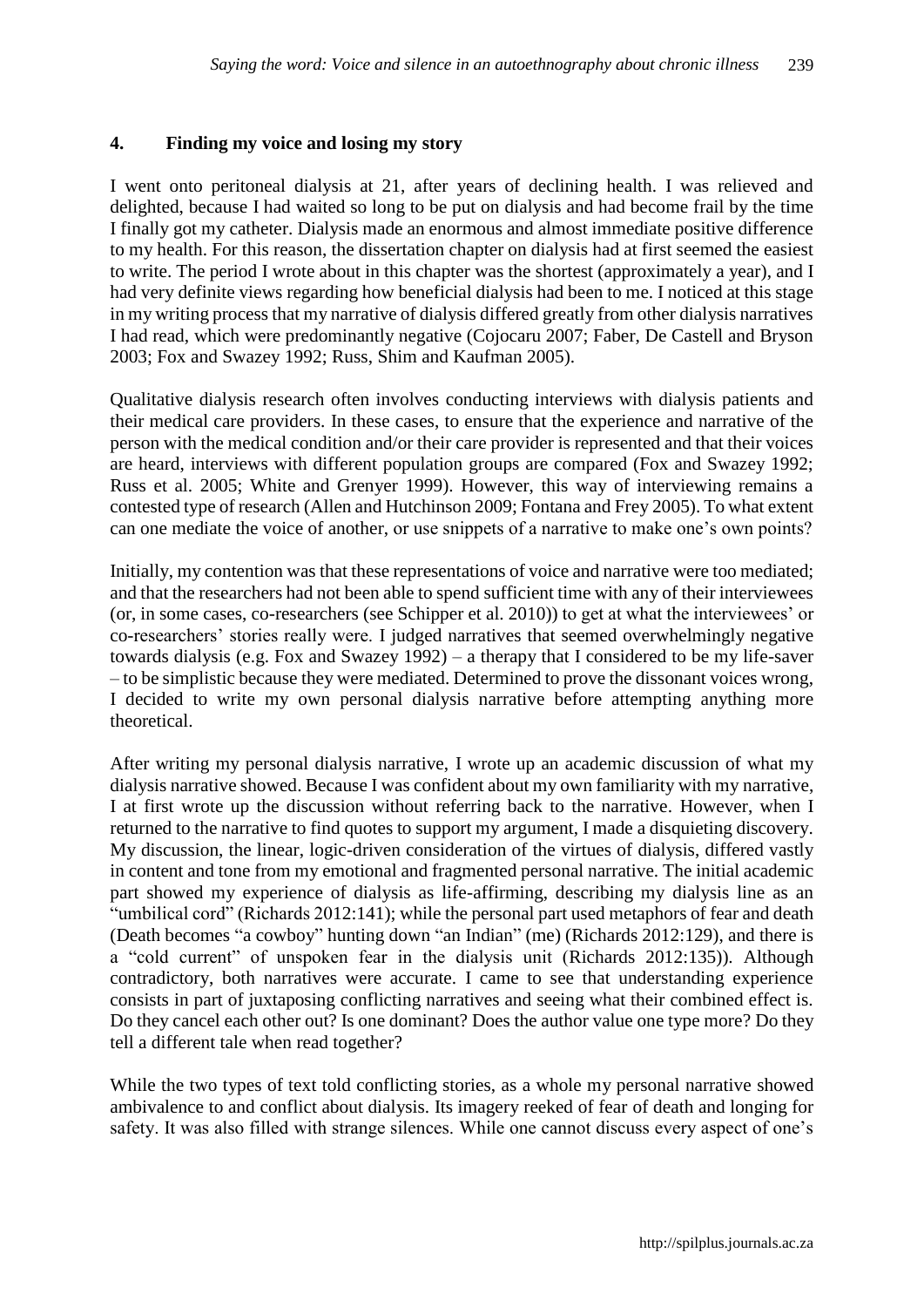experience in a narrative, the silences can be telling. Sometimes things are unspeakable. One may not be able to articulate parts of one's experience for various reasons.

One of my omissions, for instance, was much reference to relationships with other people. I was focusing on my feelings about my own experience, and wanted to provide as much detail as possible about that. This meant that I could afford to spend less time on other parts, such as my relationships with fellow patients and care providers. Occasionally I alluded in passing to other people, but I did not explore further. Those relationships were complex and, as the writer, I know that I edited them out of the narrative because they would take too long to explain. One snippet I mentioned briefly was how I felt about fellow patients who did not qualify for transplant. I did not explore this feeling further, saying only:

Those of us who had a chance of getting a transplant viewed those of us who didn't with a mixture of awe and respect, seasoned lightly with pity and horror. These patients were like prisoners serving a life sentence, while we were like prisoners who had to serve a certain amount of time, but who might get out early on good behaviour.

Richards (2012:133)

In my discussion section I noted that I had skimped on exploring my interpersonal relationships at this time:

I also left out the importance of the relationships with other patients, doctors and other care providers, especially the nurses. These relationships sustained me and were on the whole very healing in themselves, compared with my less than satisfactory experiences in the three previous years I spent in the adult renal unit. From the staff and patients in dialysis I received care, support and information which helped me to make my dialysis experience work well for me. So why then did I omit these relationships?

Richards (2012:140-41)

However, I took this no further than explaining that I had tried to keep my narrative as simple as possible so that I could explore some of its themes in detail.

These, briefly, are the tensions I chose to keep subsumed in my dissertation. Some of us survive kidney disease and others do not. This makes survivors like me feel vulnerable for different and painful reasons. We know how easily our health can fail. We also know how few of us survive well. We watch too many of our fellow patients wither and die. Equally difficult for us is the complex ethical situation of being labelled "transplantable", while others we know are labelled "not transplantable". In a world of resource rationing, we will get resources that are denied to others (Davids, Marais and Jacobs 2014; Etheredge and Fabian 2015). Some situations are unspeakable.

For the final version of the chapter, I revised my discussion to include a study of silence and negatives. This created a meta-narrative for me as the writer that allowed me to understand my experience more clearly and to articulate it better. I kept the two conflicting accounts, but contrasted them to show how together they led me to a deeper understanding about the complexity of my situation and my ambivalence towards dialysis. I made my discoveries explicit in the chapter so that the reader could see that the narrative had developed in this way. I needed both an academic discussion and a personal narrative to be able to understand the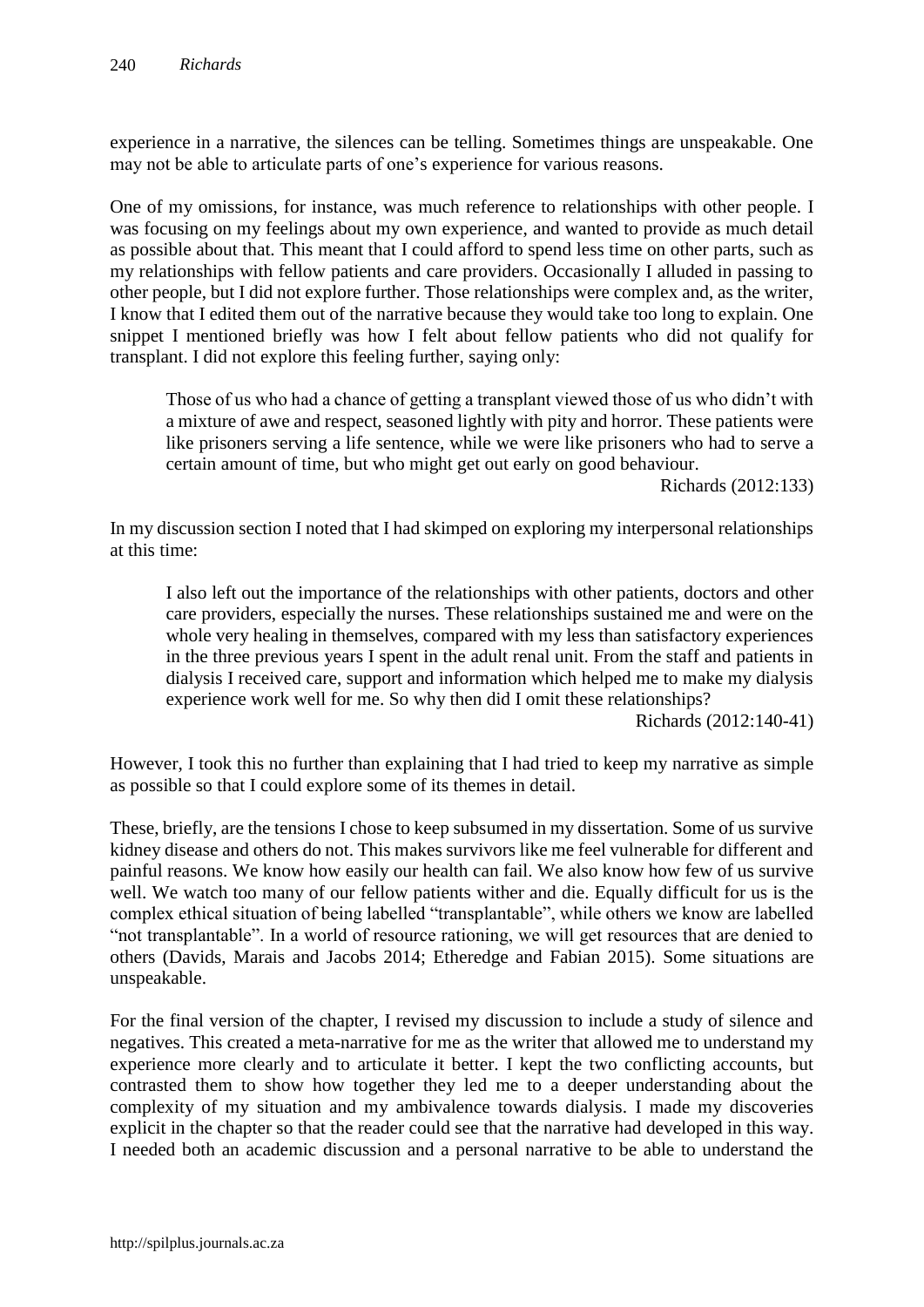complexity of my dialysis experience. This was the first chapter I wrote, as I had assumed it would be the easiest to write: I could remember many details from the period, and life on dialysis was very structured. The writing of this chapter was a watershed for me. It showed me that I needed to learn to tell my story using different techniques in order to be able to understand it better. It also showed me that my voice had yet to develop, as I had not exercised it much. This influenced how I approached the other chapters: with a much humbler spirit and a more open mind.

## **5. Learning to say the word**

Writing the section about life after transplant presented its own challenges. I was writing about events that were much closer in time to where I am now. In some instances, I was still living them. This meant that I found the emotional impact greater, and did not always have the distance to acquire the necessary insight. Remembering my experiences of writing my other chapters, I decided to accept the idea of the narrative being messy, and to use it to illustrate how my experience had felt. I also knew that I should be prepared for surprises. However, I could not truly prepare for the surprise I experienced. After leaving Johannesburg, where I had had my transplant, for the Cape, I had avoided the transplant world for years until starting my research. At this point, I had immersed myself in research, narratives, and transplant events.

I had led a "normal" life for many years, so I was unprepared for what happened when I attended a lecture by Lori Hartwell, a transplant recipient from America. When she told us of her lifelong relationship with kidney disease, I was struck by its hardship and privations, as well as by how visible her illness was. At first I felt relieved and thankful that I had not suffered as she had, and then I was struck by the similarity of our stories. We were about the same age, had fallen ill at about the same time, and had had our transplants for a similar length of time. Hers was her second transplant. She had received her first as a child, which might explain why she was so small. I had been more fortunate, in that I had gone into kidney failure some years later than she had, when I was mostly grown.

My story is not identical with Lori's, but it is similar enough for me to have to confront once again how serious my condition was and in some ways still is. Now it seems I have been doing the same thing my doctor did – telling myself for years that all is well, while walking on a knife-edge between sickness and health.... I could not talk about Lori Hartwell's talk for a day afterwards.... I felt drained and shaken as if I had been in an accident.

#### Richards (2012:168)

It took me a while to process this, because it changed the way I looked at the narratives I had already written. Strangely, I saw them through an outsider's lens for the first time. On campus, where I worked, I was surrounded by young adults of the age I had been when I was most ill. I suddenly understood what I had been through and how it had scarred my life.

I had no point of reference for my new, healthy life after transplant, because I had never been healthy before. Comparing my adolescent and young adult life with those of the students I taught and spent my time with each day, I could see that my life as a student when I was their age – restricted and not carefree at all – was very different from theirs. I had spent a fair amount of time "passing" (Goffman 1963/1990), making sure I fitted in with the mainstream body of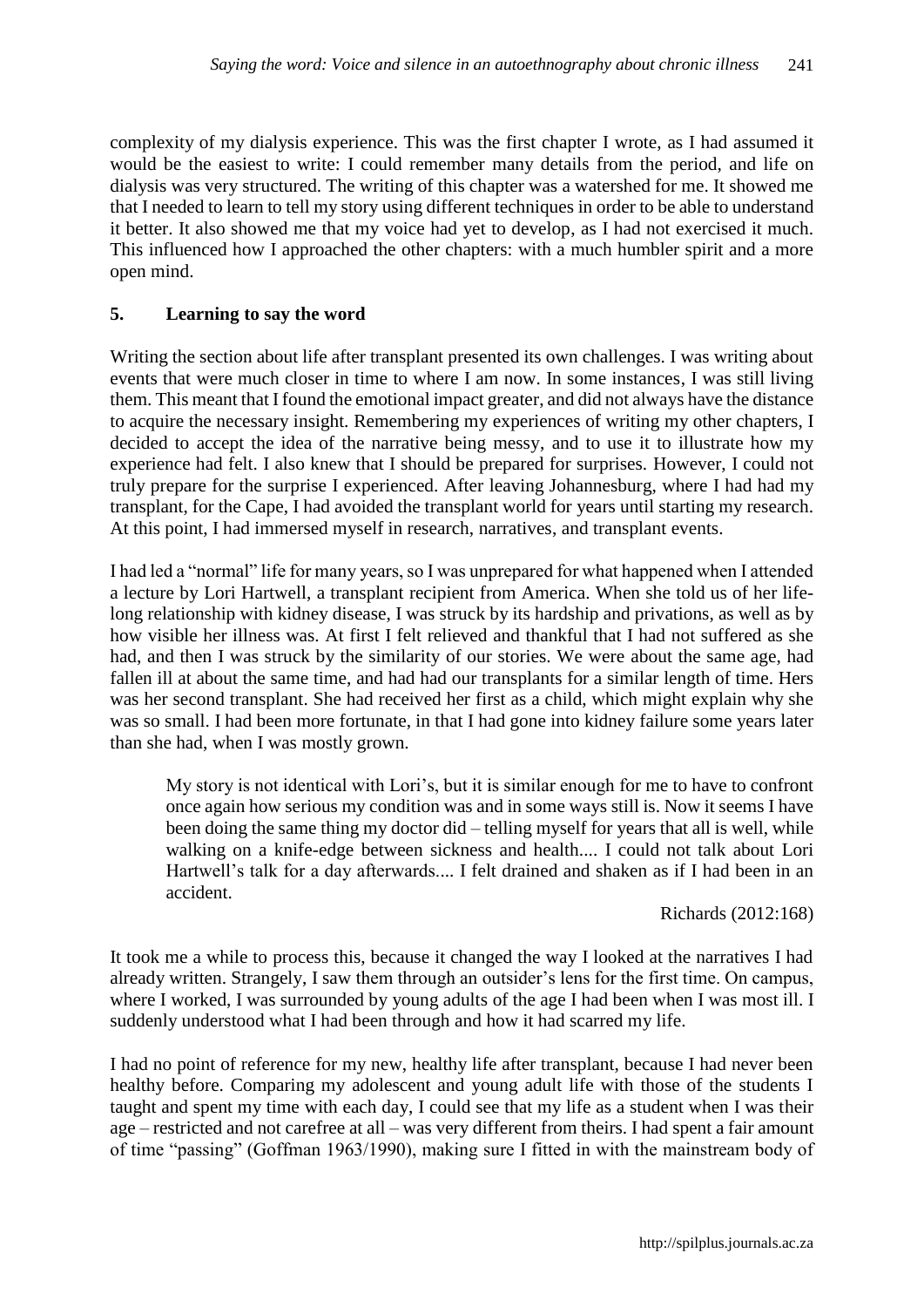students. I had not reflected at the time on why I was doing that, because it was too painful. Once, my dialysis physiotherapist had told me that I had a "handicap". I was enraged. That did not fit my narrative at the time. Mine had been an heroic narrative of passing and overcoming, not one of vulnerability and difference. Now, nearly twenty years later, I could see that the physiotherapist was telling the truth. In the privacy of my living room, I tried out the hated word on my tongue: "disabled". And I wept.

That one word changed the course of my narrative. It unsilenced me. I was forced, by articulating "disabled", to reconceptualise my narrative and to see that I was so invested in "freak discourse" that I had silenced myself for twenty years. My silenced narrative juxtaposed "ill" and "well", "normal" and "abnormal", and the changeable dialectical relationship between them. From this juxtaposition, with all its tensions and paradoxes, emerged my post-transplant narrative.

## **6. Telling an old and new story**

During my research I was forced to confront the extent to which my life post-transplant had been an exercise in passing and silencing my own story. I had spoken out against my hermeneutic injustice in a strong voice, but in so doing had found that I had silenced myself more than anyone else had. My voice wavered and I fell silent for a while, needing to gather myself together. It took a while to do this, because I needed to negotiate and construct my identity.

"Dysappearance" is the term Leder (1990) uses for the experience of losing your self-image and seeing yourself through another's eyes as a freak or a monster. When I uttered the word "disabled" in my living room that day, I was shocked and afraid. I felt as if my treasured and hard-earned identity of wellness had been stripped from me and replaced with something horrible and freakish. I felt as if I had dysappeared. Paradoxically, it was at that moment that I was able to start reappearing again for the first time in a very long time. Seeing the extent of my disablement and the extent of my efforts to conceal it allowed me to understand my own narrative better. I came to see that I was both healed and not healed, that I "confounded normative identity" (Shildrick 2002:5), and that this was an acceptable otherness. Through writing in this way, using personal and academic writing dialectically, I was able to learn to value and nurture my otherness (Magrini 2015:6).

This is how autoethnography showed me the way back to visibility. It showed me how to see myself as acceptable and how to embrace parts of my identity from which I had long turned away. It did this by allowing me to explore my story in different ways. The personal writing was just as necessary as the research and analysis. Together these ways of reading and writing allowed me to be inside and outside of my story, to be close and far away, to explore the meanings of concepts and incidents, so that they made sense to me emotionally and intellectually. In other words, autoethnography allowed me to find my voice and to use it.

I can also see now that my silence as a child was sometimes empowering for me. My control of my own medical condition and my silence around it was possibly a way of controlling how much information was allowed out into the world. I made some things secret. They belonged only to me in a world where even the blood could be sucked out of my veins and my innermost workings were discussed by others. However, as my circumstances changed (when I grew older,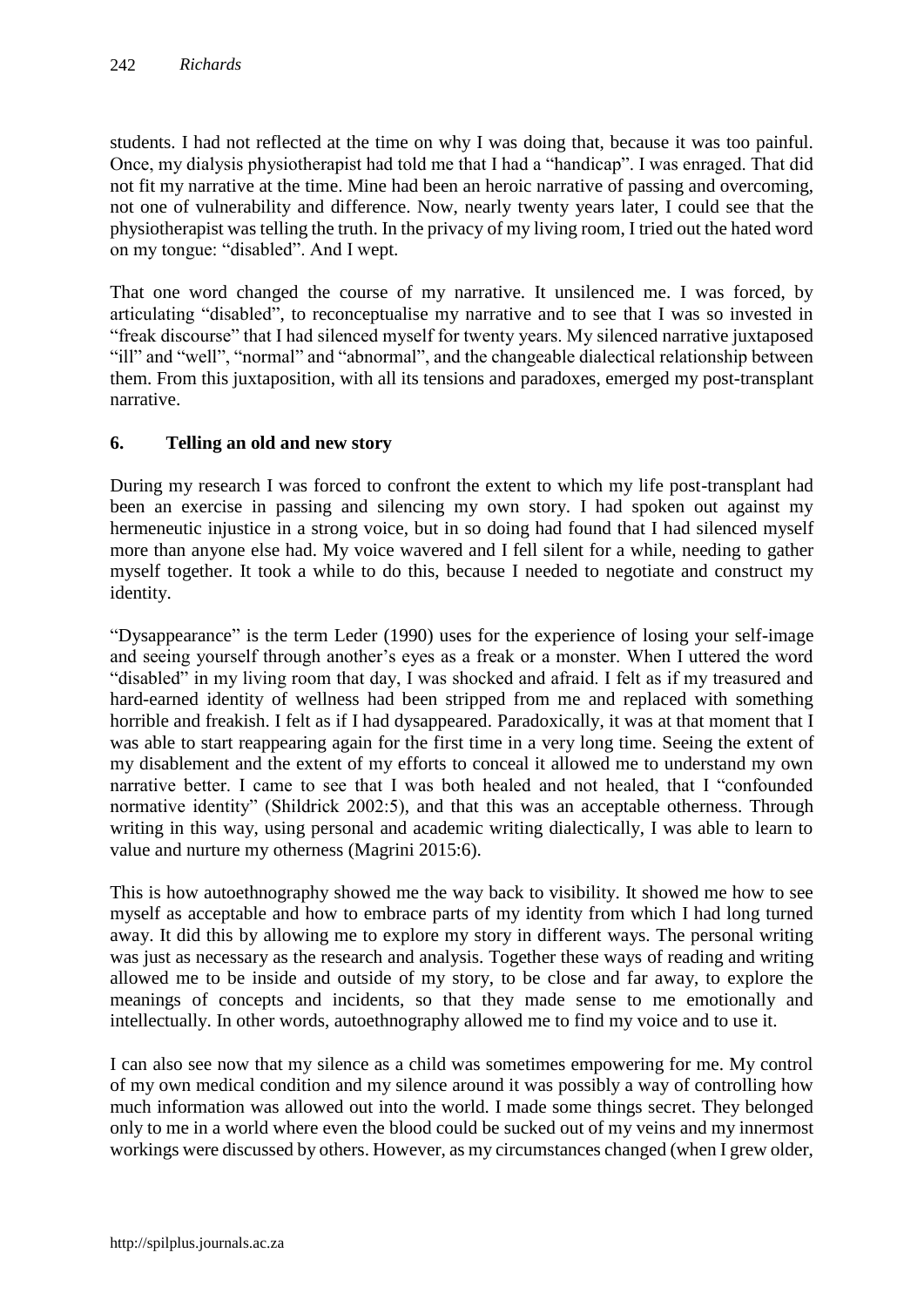when I became more ill, when I had my transplant), my narrative needed to change as well. When it did not, the empowering silence became disempowering.

As an older person, more distanced from many of the events, I can see that my narrative has been informed by how things turned out. Had I not received a transplant that has survived for over twenty years and experienced what health is like, I would have viewed my childhood differently. Had I not received a transplant or had my transplant not survived, my view of dialysis would probably have been different: not a chance at prolonging life, but a way of postponing death (Fox and Swazey 1992).

What I needed to be able to see so that I could rework my own narrative(s) is that I had othered myself and my disablement as a way of managing uncertainty and ambiguity. I had to understand some of the implications of being an insider and an outsider, a healthy patient with an incurable disease who has lived part of her life on life support and whose situation could change in a moment. I had to explore the inbetweenness of my life and come to terms with it and its changeable nature. I had to understand the nature of my "sore spots" and vulnerabilities. Reappearance is painful. I had to learn to do my own narrative justice and not to force it into a normalising pattern.

## **7. Conclusion**

Knowledge, as Magrini (2015:5) shows, mediates between the subjective and objective. It is produced through a form of dialectic and is reflexive in nature. Autoethnography provided me with a route to this dynamic type of knowledge from the less productive polarised position I occupied when I began my research. This type of dialectical inquiry should not only disturb those we perceive as other, but also ourselves (Magrini 2015:6). Autoethnography allowed me to see and to value my own experience. I had to learn to "nurture" my own otherness (Magrini 2015:6) to be able to speak back to the "freak discourse" (Garland-Thompson 1997) that I had internalised and that had silenced me for so long.

I did indeed need to show my own story, but, before I showed it to others, I needed to see it myself. So at present, my narrative is not one of how robustly healthy and normal I am, as I had once wanted it to be, but instead, it reflects how complex my experience is. I have had the opportunity to tell my story to a variety of audiences, and it has spoken to some of them in surprising ways. At the Qualitative Health Research conference in Canada a few years ago, a woman whose grandson had had a lung transplant thanked me for the insights I had shared about battling with my identity, because this helped her understand something of what her grandson was experiencing. In a more recent talk to a group of medical practitioners and researchers, I found myself discussing the possible experiences of conjoined twins. I have spoken to postgraduate psychology students about identity. Recently, I wrote a chapter for a book on educational identity (Richards 2015) on ideas that grew out of my doctoral research. This shows that identity work in autoethnography goes beyond individual identity (Mykhalovskiy 1996).

In these ways, I am starting to be able to fulfil the requirements of socially responsible qualitative research (Denzin 2009). I have been part of a research group that has moved from conducting objective and distanced research into the philosophical concerns behind organ donation to advocating for people with kidney disease. This happened partly because of my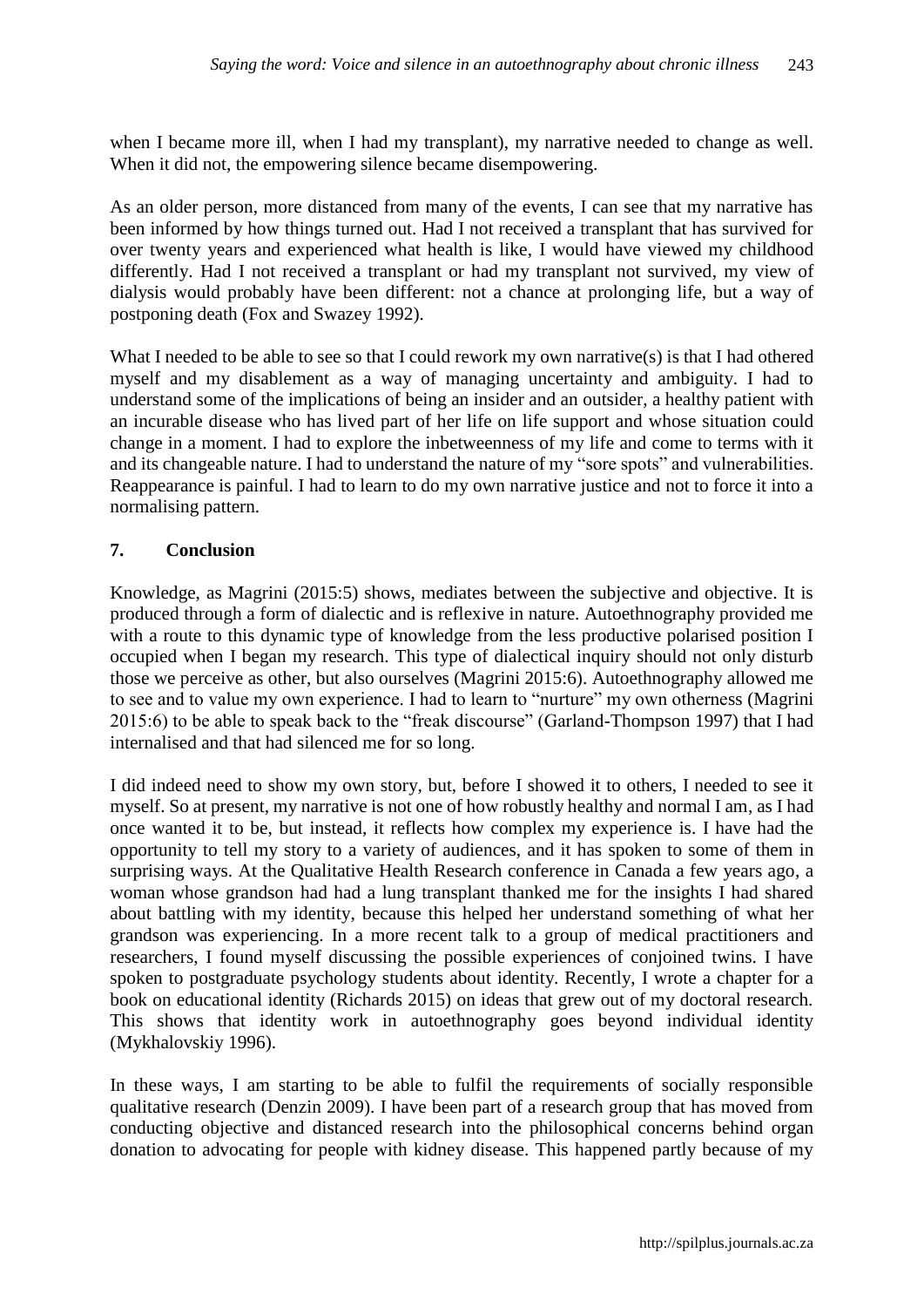voice and my ability to share and explain my experiences as a person with kidney disease. The group has recently generated a document for Lawyers for Human Rights (Etheredge and Fabian 2015) that will be submitted to Parliament.

I want to end my article with a story to remind myself that, as abstract as it may be, my work begins and ends in experience. Recently, my renal paediatrician contacted me out of the blue. He was in Cape Town and wanted to meet for lunch. We had not seen each other for a few years, although we have always kept in contact. He is older than my late mother and so must be around eighty years of age, but he seemed unchanged since I last saw him. As we caught up over lunch, our conversation necessarily turned to medical affairs. We have both been involved in patient advocacy, although we came to it through different routes. I was struck by two things: a) we were able to speak as peers and colleagues, and b) my relationship with him (as with my medical condition) is the longest one of my life, including my relationships with my parents. It seems inevitable that our narratives would have met, and that we would have the same ethical goals, although we approach them from different epistemologies. My hope is that if people working in different epistemologies work together we can break some of the silences in chronic illness.

## **References**

Allen, D. and T. Hutchinson. 2009. Using PAR or abusing its good name? The challenges and surprises of Photovoice and film in a study of chronic illness. *International Journal of Qualitative Methods* 8(2): 115-128.

Anthonissen, C. 2009. Considering the violence of voicelessness: Censorship and selfcensorship related to the South African TRC process. In R. Wodak and G. Auer (eds.) *Justice and memory: Confronting traumatic pasts An international comparison*. Vienna, Austria: Passagen Verlag. pp.97-122.

Cojocaru, S. 2007. *Glamour, interrupted: How I became the best-dressed patient in Hollywood.*  New York: Collins.

Couser, G.T. 1997. *Recovering bodies: Illness, disability and life writing*. Madison, Wisconsin: University of Wisconsin Press.

Davids, M.R, N. Marais and J.C. Jacobs. 2014. South African Renal Registry Annual Report 2012. Durban: South African Renal Society.

Darbyshire, P., C. Oster and P. Henning. 2006. Children's and young people's experiences of chronic renal disease: A review of the literature, methodological commentary and an alternative proposal. *Journal of Clinical Nursing* 15: 751-760.

Denzin, N.K. 2009. *Qualitative inquiry under fire: Toward a new paradigm dialogue*. Walnut Creek, CA: Left Coast Press.

Denzin, N.K. 2013. *Interpretive autoethnography*. Walnut Creek, CA: Left Coast Press.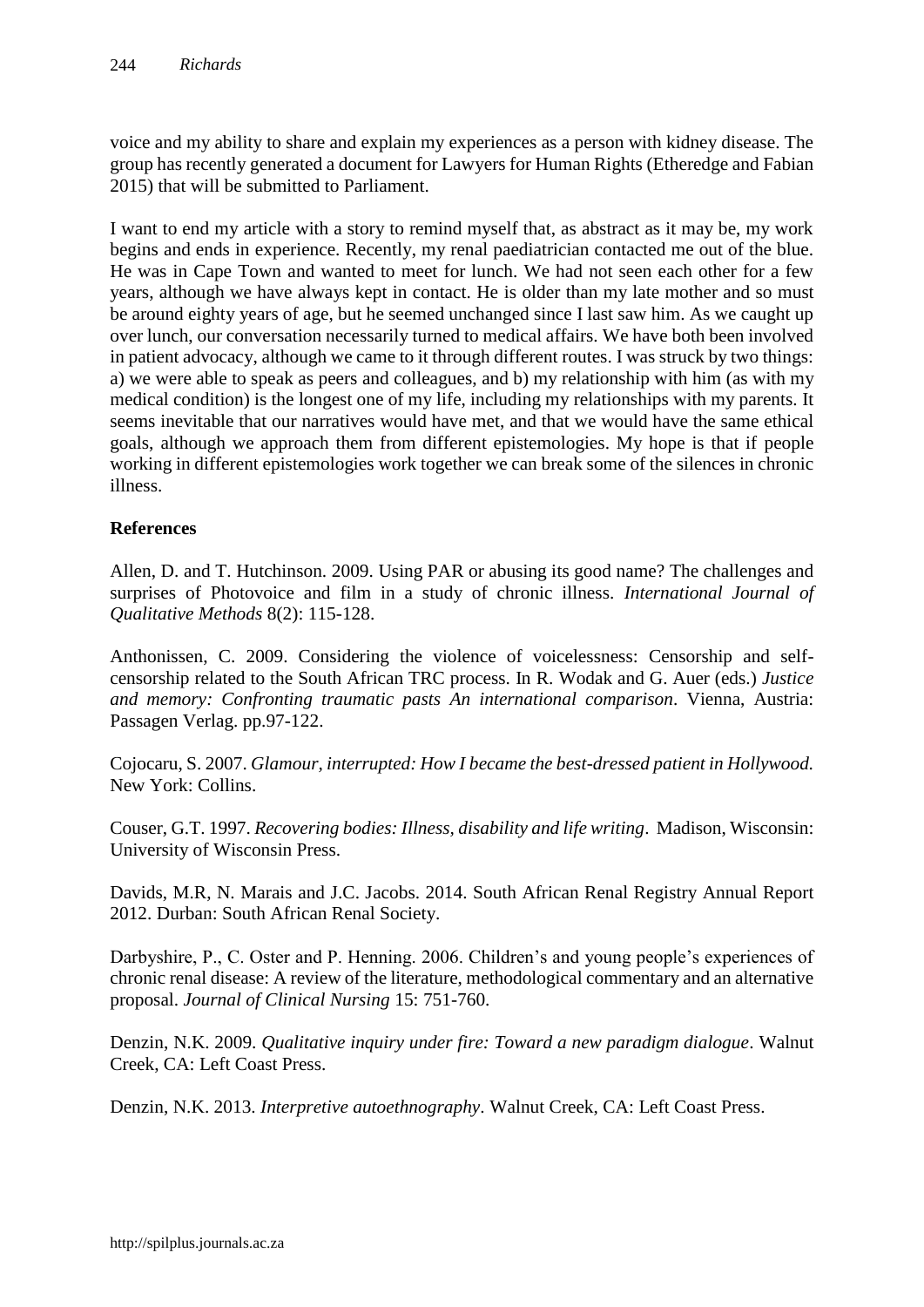Ellis, C. 1995*. Final negotiations: A story of love, loss, and chronic illness.* Philadelphia, Pennsylvania: Temple University Press.

Ellis, C., T.E. Adams and A.P. Bochner. 2011. Autoethnography: An overview. *Forum: Qualitative Social Research* 12(1): 1-18.

Ellis, C. and A.P. Bochner. 2000. Autoethnography, personal narrative, reflexivity: Researcher as subject. In N.K. Denzin and Y.S. Lincoln (eds.) *The Sage handbook of qualitative research*  (2nd ed.)*.* Thousand Oaks, California: Sage Publications. pp.733-768.

Etheredge, H. and J. Fabian. 2015. An overview of chronic kidney disease in South Africa – Expert witness submission to Lawyers for Human Rights. Johannesburg: WISER Chronic Kidney Disease Working Group.

Faber, S., S. De Castell and M. Bryson. 2003. Renal failure: Towards a sociocultural investigation of an illness. *Mind, Culture, and Activity* 10(2): 143-167.

Fontana, A. and J. Frey. 2005. The interview: From neutral stance to political involvement. In N.K. Denzin and Y.S. Lincoln (eds.) *The Sage handbook of qualitative research* (3rd ed.). Thousand Oaks, California: Sage Publications. pp.695-727.

Fox, R.C. and J.P. Swazey. 1992. *Spare parts: Organ replacement in American society*. Oxford, England: Oxford University Press.

Frank, A.W. 1995. *The wounded storyteller: Body, illness and ethics*. London, England: University of Chicago Press.

Fricker, M. 2006. Powerlessness and social interpretation. *Episteme: A Journal of Social Epistemology* 3(1-2): 96-108.

Garland-Thomson, R. 1997. *Extraordinary bodies: Figuring physical disability in American culture and literature*. New York: Columbia University Press.

Goffman, E. 1963/1990. *Stigma: Notes on the management of spoiled identity*. London, England: Penguin.

Goodall, H.L. 2008. *Writing qualitative inquiry: Self, stories and academic life*. Walnut Creek, CA: Left Coast Press.

Harrison, L. 2009. A tinker's quest: Embarking on an autoethnographic journey in learning "doctoralness". In K. Pithouse, C. Mitchell and R. Moletsane (eds.) *Making connections: Selfstudy and social action*. New York: Peter Lang. pp.253-267.

K, S. and M. Duncan. 2006. Psychiatric disability and social change: An insider perspective. In B. Watermeyer, L. Swartz, T. Lorenzo, M. Schneider and M. Priestly (eds.) *Disability and social change: A South African agenda*. Cape Town, South Africa: HSRC Press. pp.291-310.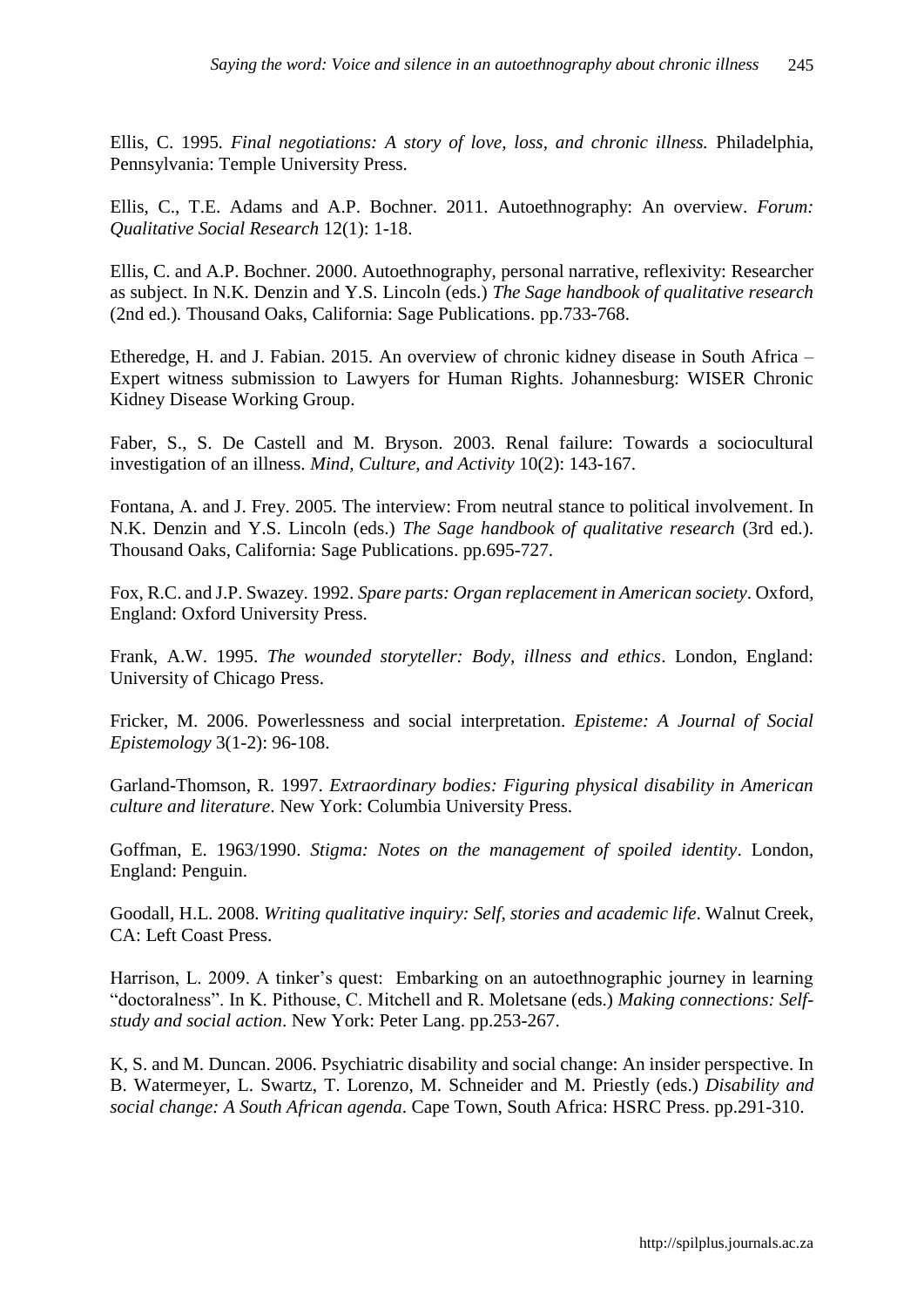Kleinman, A. 1988. *The illness narratives: Suffering, healing and the human condition*. New York, NY: Basic Books.

Leder, D. 1990. *The absent body*. Chicago, Illinois: Chicago University Press.

Lionnet, F. 1989. *Autobiographical voices: Race, gender, self-portraiture.* Ithaca, NY: Cornell University Press.

Magrini, J. 2015. Plato's Socrates, local hermeneutics, and the just community of learners: Socratic dialectic as inclusive democratic discourse. *Philosophy Scholarship*, paper 42: 1-13. Available online: [http://dc.cod.philosophypub/42.](http://dc.cod.philosophypub/42)

Marks, D. 1999. *Disability: Controversial debates and psychosocial perspectives*. London, England: Routledge.

McDougall, K. 2006. "Ag shame" and superheroes: Stereotype and the signification of disability. In B. Watermeyer, L. Swartz, T. Lorenzo, M. Schneider and M. Priestly (eds.) *Disability and social change: A South African agenda*. Cape Town, South Africa: HSRC Press. pp.387-400.

McDougall, K., L. Swartz and A. van der Merwe. 2006. *Zip, zip, my brain harts*. Cape Town, South Africa: HSRC Press.

Muncey, T. 2005. Doing autoethnography. *International Journal of Qualitative Methods* 4(1): 1-12.

Muncey, T. 2010. *Creating autoethnographies*. London: Sage.

Mykhalovskiy, E. 1996. Reconsidering table talk: Critical thoughts on the relationship between sociology, autobiography and self-indulgence. *Qualitative Sociology* 19(1): 131-151.

Nelson, H.L. 2001. *Damaged identities, narrative repair*. New York, NY: Cornell University Press.

Nicholas, D.B., G. Picone, and E.K. Selkirk. 2011. The lived experiences of children and adolescents with end-stage renal disease. *Qualitative Health Research* 21(2): 162-73. Available online: [http://qhr.sagepub.com/content/early/2010/09/09/1049732310382789.](http://qhr.sagepub.com/content/early/2010/09/09/1049732310382789)

Pratt, M.L. 1992. *Imperial eyes: Travel writing and transculturation.* New York: Routledge.

Pratt, M.L. 2002. Modernity and periphery: Toward a global and relational analysis. In E. Mudimbe-Boyi (ed.) *Beyond dichotomies: Histories, identities, cultures and the challenge of globalization.* Albany, New York: State University of New York Press. pp.21-47.

Poulos, C.N. 2006. The ties that bind us, the shadows that separate us: Life and death, shadow and (dream) story. *Qualitative Inquiry* 12(1): 96-117.